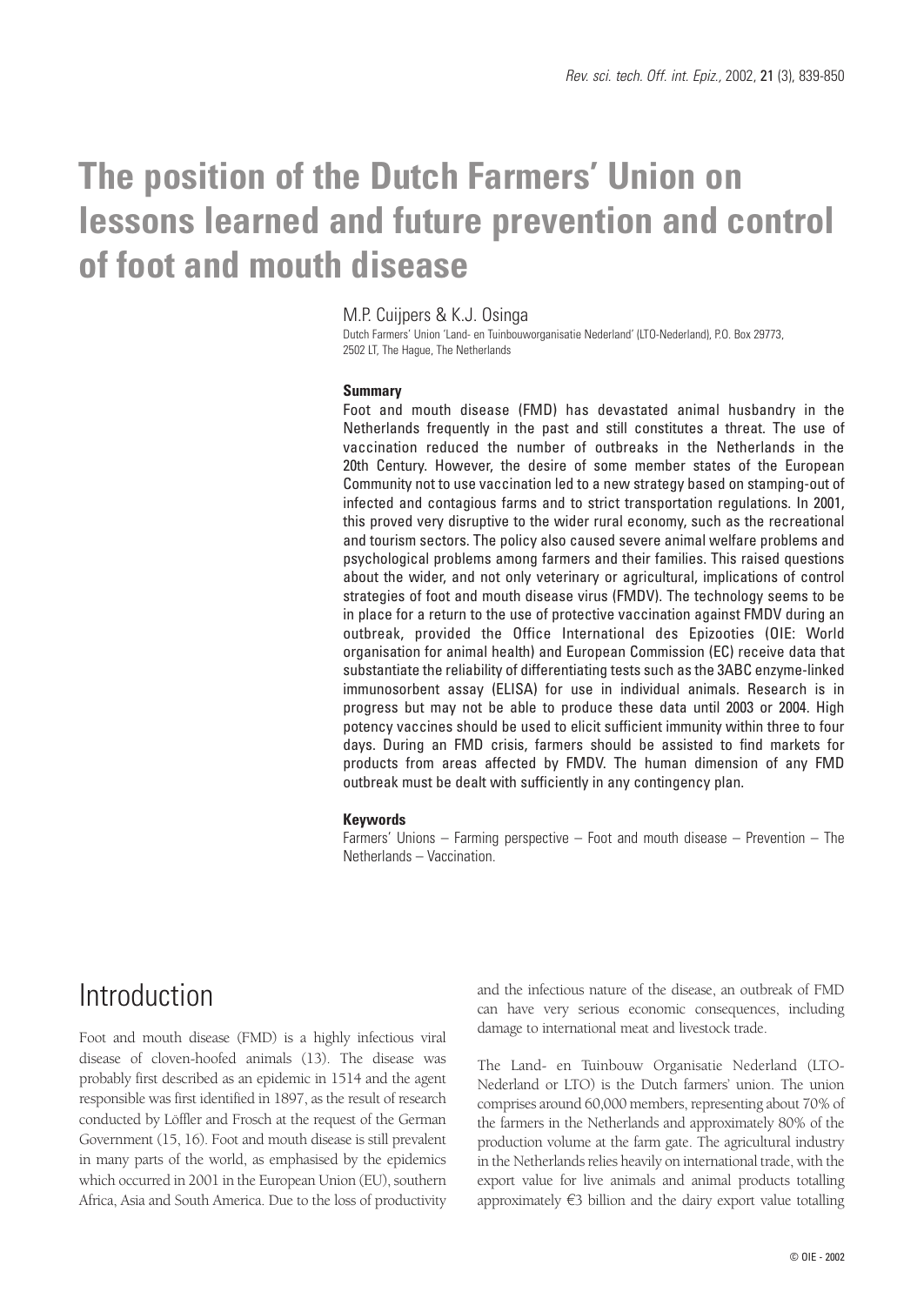around  $65.6$  billion. Over 95% of meat exports from the Netherlands remain within the EU.

## Recent history of foot and mouth disease in the Netherlands and surrounding countries

Foot and mouth disease frequently affected the Netherlands during the last decade of the 19th Century and the first half of the 20th Century, as shown in Table I (3). During 1937 and 1938, the disease spread across large parts of the European continent. This resulted in 379,000 and 704,000 cases in France and Germany, respectively (21).

The use of vaccination as a tool to prevent the spread of FMD became more common in the 1940s. In the Netherlands, onfarm vaccination was first carried out in the Province of Friesland in 1942. This proved successful, and the use of a bivalent vaccine against FMD types A and O gradually increased, until in 1951, half the cattle population was vaccinated against FMD annually. However, the veterinary authorities in the Netherlands switched to the production of trivalent vaccine using the so-called Frenkel method due to outbreaks of FMD type C from 1951 to 1953 in western Europe. From this period until 1992, all cattle over the age of four to six months were vaccinated annually against the FMD types A, O and C (3, 4). This resulted in a dramatic change in the pattern of the disease (Table I).

The number of outbreaks of FMD declined across the European Community and there were even periods without a single outbreak. Such was the case during the period between 1996 and 2000, when an outbreak of FMD type Asia 1 was detected in Greece. Even in EU member states such as the United Kingdom (UK) where vaccination was not practised, the number of outbreaks decreased dramatically (Table II).

Generally, this was believed to be the result of changes in control policies due to much better understanding of the pathogenesis and transmission of the disease, to the use of preventive vaccination in many countries and stamping-out, which prevents the spread of FMD by the immediate slaughter and destruction of potentially infected animals (also referred to as 'pre-emptive culling' in the UK).

From the early days of the European Community, veterinary legislation sought to improve the health of the Community livestock and to ensure that food of animal origin was safe. The first Community veterinary legislation on intra-community trade in livestock was introduced in 1964 (6). Since 1985, the procedures any EU member state should follow in response to

#### **Table I**

**Principal outbreaks of foot and mouth disease in the Netherlands between the end of the 19th Century and 1938** (3) **and approximate number of outbreaks of foot and mouth disease in the Netherlands between 1937 and 2001 according to the Dutch Institute for Animal Science and Health in Lelystad** (B. Luurs, personal communication, 2002)

| <b>Years</b>        | <b>Approximate number of outbreaks</b> |
|---------------------|----------------------------------------|
|                     | Figures calculated by van Bekkum, 1987 |
| 1894                | 15,500                                 |
| 1897                | 42,500                                 |
| 1907                | 18,000                                 |
| 1911                | 70,518                                 |
| 1920                | 53,280                                 |
| 1924                | 88,930                                 |
| 1926                | 62,756                                 |
| 1937                | 94,500                                 |
| 1938                | 112,900                                |
|                     | Figures calculated by Luurs, 2002      |
| 1937 (a)            | 82,398                                 |
| 1938 (a)            | 106,268                                |
| 1939                | 56,055                                 |
| 1940                | 2,850                                  |
| 1941                | 7,600                                  |
| 1942                | 10,360                                 |
| 1943                | 37,020                                 |
| 1944                | 20,657                                 |
| 1945                | 1,800                                  |
| 1946                | 22,125                                 |
| 1947                | 600                                    |
| 1948                | 1,500                                  |
| 1949                | 5,200                                  |
| 1950                | 2,485                                  |
| 1951                | 20,750                                 |
| 1952                | 7,654                                  |
| 1953 <sup>(b)</sup> | 308                                    |
| 1954                | 54                                     |
| 1955                | 48                                     |
| 1956                | 47                                     |
| 1957                | 40                                     |
| 1958                | 11                                     |
| 1959                | 6                                      |
| 1960                | 3                                      |
| 1961                | 282                                    |
| 1962                | 5,470                                  |
| 1963                | 2,122                                  |
| 1964                | 184                                    |
| 1965                | 1,426                                  |
| 1966                | 2,194                                  |
| 1967                | 196                                    |
| 1968-1970           | 0                                      |
| 1971                | 21                                     |
| 1972                | 7                                      |
| 1973                | $\mathbf 0$                            |
| 1974                | 3                                      |
| 1975                | $\overline{2}$                         |
| 1976                | 0                                      |
| 1977                | 1                                      |
| 1978-1982           | 0                                      |
| 1983                | $\overline{4}$                         |
| 1984                | $\overline{2}$                         |
| 1985-2000           | 0                                      |
| 2001                | 26                                     |

a) Figures for 1937 and 1938 differ from those given by van Bekkum in 1987 b) Annual vaccination commenced in the Netherlands in 1953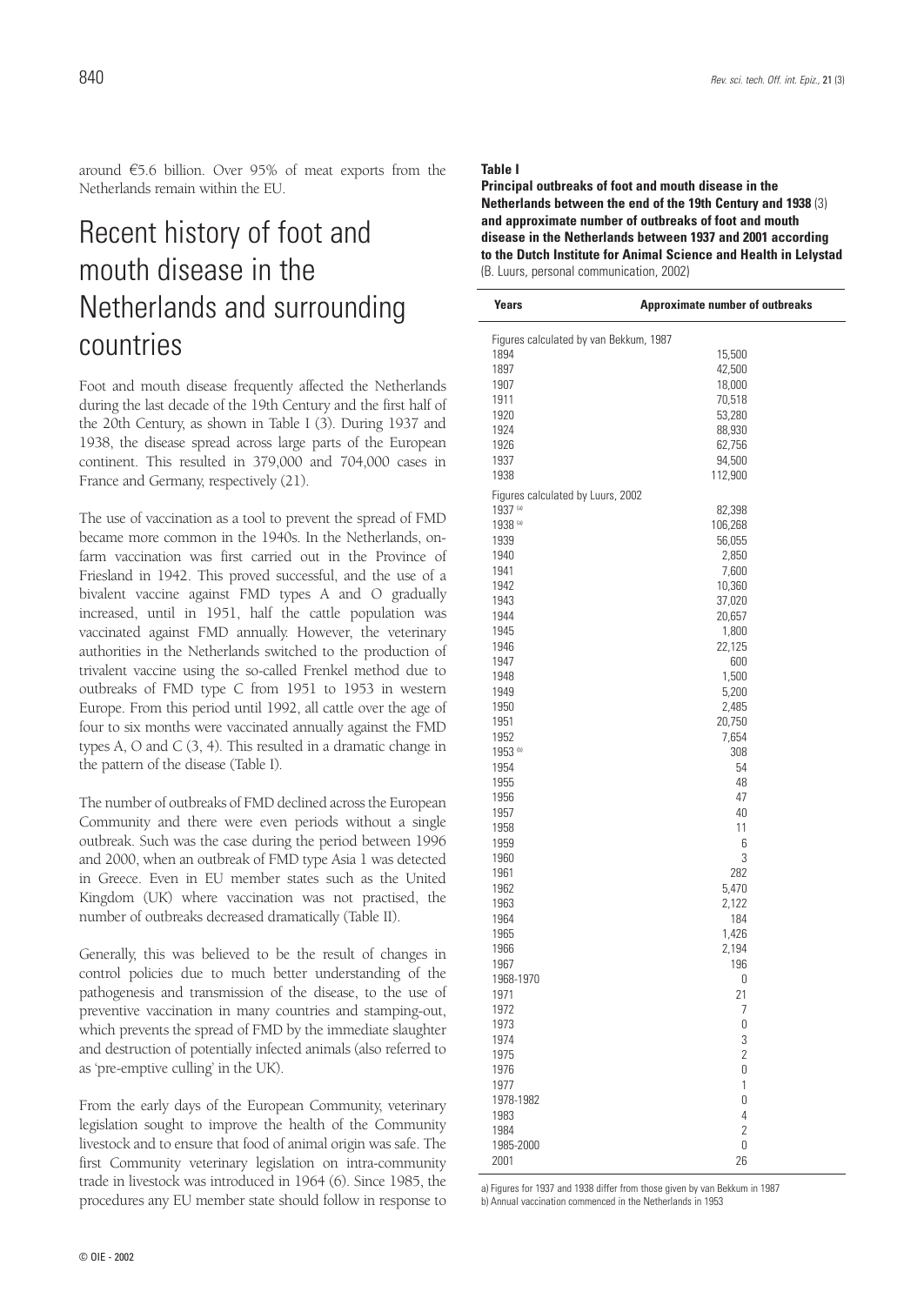#### **Table II Number of outbreaks of foot and mouth disease in the United Kingdom between 1957 and 2001** (18, 22)

| Year      |          | <b>No. and localition of outbreaks</b> |
|-----------|----------|----------------------------------------|
| 1957      | 184      |                                        |
| 1958      | 116      |                                        |
| 1959      | 45       |                                        |
| 1960      | 298      |                                        |
| 1961      | 103      |                                        |
| 1962      | 5        |                                        |
| 1963-1964 | Ŋ        |                                        |
| 1965      | 1        |                                        |
| 1966      | 34       |                                        |
| 1967      | 2,210    |                                        |
| 1968      | 187      |                                        |
| 1969-1973 | 0        |                                        |
| 1974      | 1        | (Jersey)                               |
| 1975-1980 | $\Omega$ |                                        |
| 1981      |          | 2 (Jersey and Isle of Wight)           |
| 1982-2000 | 0        |                                        |
| 2001      | 2,030    |                                        |
|           |          |                                        |

an outbreak of FMD are described in detail in European Community Directive 85/511/EEC. Amongst other things, the Directive introduced protection and surveillance zones around infected premises based on a minimum radius of 3 and 10 km respectively, taking account of natural boundaries and supervision facilities (7).

The desire, at the time, of EU member states to create a single internal European market made a uniform FMD control policy imperative. As explained before, some EU member states did not apply annual compulsory preventive vaccination. Apart from the UK, these countries included Denmark, Greece (with the exception of Greek Thrace, along the border with Turkey) and the Republic of Ireland. These countries are generally believed to have pushed for the cessation of compulsory preventive vaccination against FMD (24). In the Netherlands, however, a study based on an epidemiological model and an export model showed that the discontinuation of annual vaccination of the cattle herd would be financially profitable. This resulted in the Government of the Netherlands supporting the cessation of annual vaccination (5).

A new Directive, 90/423/EEC, therefore amended the legislation applied until then (8). This Directive, still in force today, ended compulsory prophylactic vaccination of cattle against FMD. From then on, the measures to control outbreaks and eliminate the virus should the disease gain entry were based on the strategy of slaughtering infected herds, with appropriate disposal of potentially infective material ('stamping-out') and controlling the movements of live animals, meat, meat products, milk, milk products, animal byproducts, persons, vehicles, farm fomites and any other substances likely to transmit the disease. However, as this strategy alone might not be sufficient to eradicate the virus, Council Directive 90/423 permits the use of emergency vaccination in addition to the control and eradication measures. In this sense, a distinction is made between suppressive and protective vaccination. Protective emergency vaccination is used to create an immune zone and to protect the animals within the vaccinated area against airborne infection from an infected area. Suppressive vaccination, on the other hand, is carried out in conjunction with a pre-emptive slaughter policy in an area where there is an urgent need to reduce the amount of virus circulating and there is a risk of spread beyond the area (20).

The new Directive also obliges EU member states to draw up contingency plans specifying the national measures that would be implemented in the event of an outbreak of FMD. Such a plan, approved by the Chief Veterinary Officer of the Netherlands on 20 September 1996, was available during the FMD epidemic of 2001 in the Netherlands (1).

The new policy was effective in eradicating FMD in Italy in 1993 and in Greece in 1994 and 1996 (20). However, FMD continues to occur world-wide, even in countries such as Japan, the Republic of Korea and Taipei China, that had been free of FMD for most of the 20th Century (Table III).

#### **Table III**

### **Selected outbreaks of foot and mouth disease in various countries and their causes** (10)

| Year | Country                                                 | <b>Serotype</b> | Cause                                                                                                  |
|------|---------------------------------------------------------|-----------------|--------------------------------------------------------------------------------------------------------|
| 1996 | Albania, Macedonia, Bosnia                              | А               | Beef on the bone from<br>infected areas                                                                |
| 1996 | Thrace (European Turkey),<br>Greece, Bulgaria           | U               | Carried across borders                                                                                 |
| 1997 | Taipei China (free from FMD<br>for 60 years)            | 0               | Illegal import of<br>pigs/pork, inadequate<br>control (delayed<br>diagnosis, vaccine not<br>available) |
| 1999 | Algeria, Morocco, Tunisia                               | U               | Imported in animals and<br>products of animal<br>origin from West Africa                               |
| 2000 | Japan (free from FMD<br>for 98 years)                   | 0               | Probably import of<br>infected rice straw                                                              |
| 2000 | Republic of South Korea<br>(free from FMD for 66 years) | U               | Probably import of<br>infected rice straw                                                              |
| 2000 | Argentina                                               | А               | Illegal imports from<br>Paraguay                                                                       |
| 2000 | Uruguay                                                 | U               | Not fully explained                                                                                    |
| 2001 | Argentina, Uruguay, Brazil                              | А               | Probably import of<br>animals                                                                          |
| 2001 | United Kingdom, France,<br>Netherlands, Ireland         | 0               | Probably infected waste<br>in animal feed                                                              |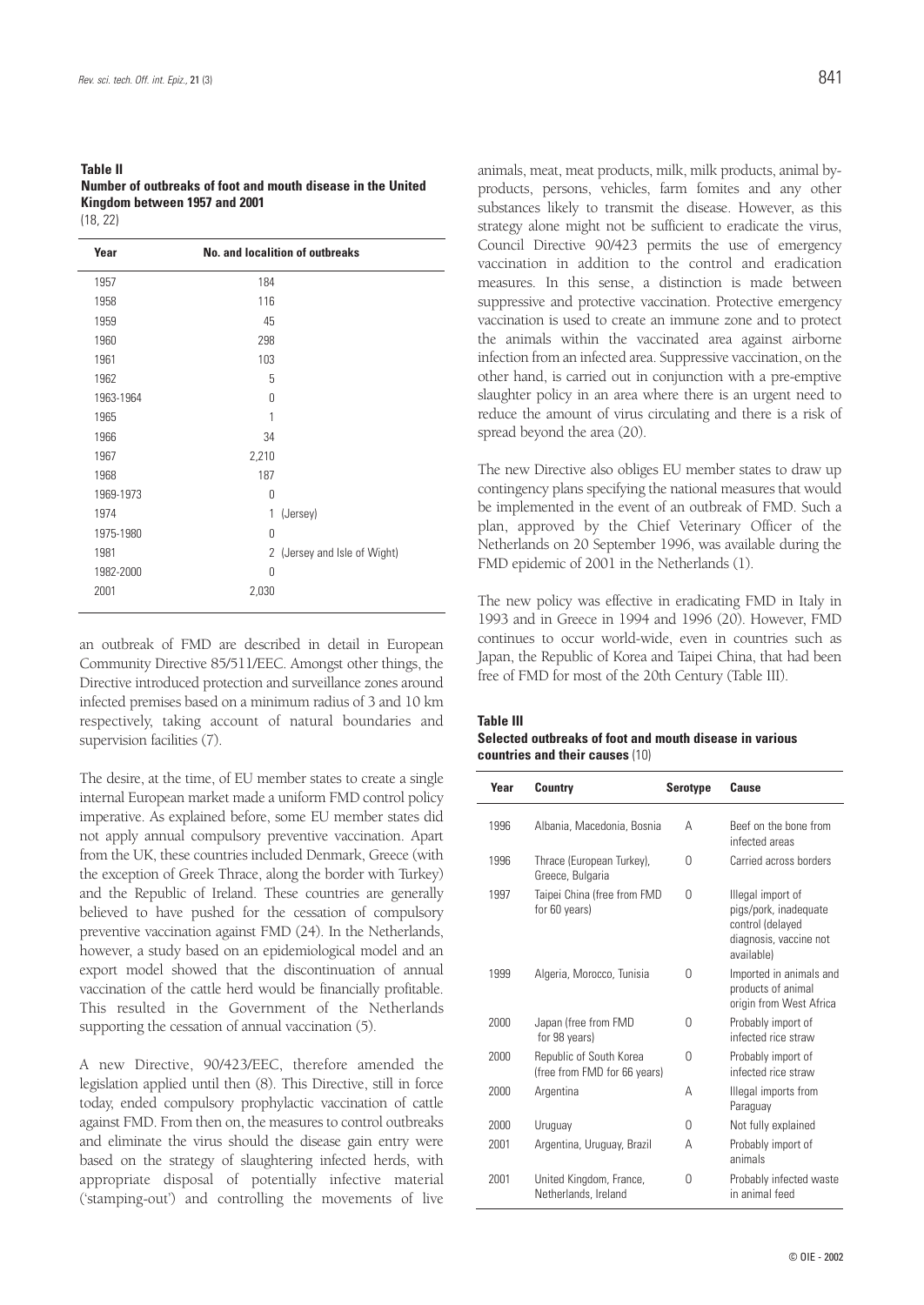The Office International des Epizooties (OIE: World organisation for animal health) web site shows that over thirty countries reported outbreaks of FMD in 2001. Therefore, it seems safe to conclude that there is a continuing threat of reintroduction of FMD into the EU or even the Netherlands.

## The 2001 outbreak from the Dutch farmers' perspective

On the morning of Monday 19 February 2001, a veterinary surgeon working for the Government Meat Hygiene Service of the UK at Cheale Meats abattoir in Little Warley in Essex, found pigs showing blisters. This was the commencement of the FMD epidemic that occurred in the EU in 2001. For easy reference, Table IV presents a concise summary of what occurred in the Netherlands and of the main actions undertaken by LTO-Nederland.

What cannot be reflected by Table IV, is the enormous strain experienced by farmers in the Netherlands and their families and friends, the people working in the delivering and processing industries and all the people living in the areas directly affected by FMD. The slaughter of so many animals, the large majority (probably over 90%) not infected by FMD (A.E. Füssel, personal communication, 2001), led to much discussion in the general press and in the Parliament of the Netherlands, and to much public opposition against stampingout. A number of local action groups were created, campaigning for the slaughter-only policy to be ceased immediately. This also caused much discussion within the regional LTO departments. The LTO did all possible to explain the policy adopted to members and the general public but when the Government of the Netherlands clearly failed at some points in explaining the actions taken, the LTO sometimes became the main scapegoat and therefore a focus for criticism. In short, the 2001 FMD epidemic was a very stressful period for the LTO.

## **Discussion**

Much discussion has taken place on the source of the 2001 epidemic. The origin of the epidemic in the UK will probably be addressed in this OIE publication by scientists in the UK. In the Netherlands, infection is thought to have occurred following the import, on 22 February 2001, of fattening calves from Ireland via an FMD-contaminated staging point at Mayenne in France. These calves were transported to a farm in the village of Oene, showed no signs of FMD, but passed the virus on to goats that became clinically affected. The farmer concerned had been ill recently and had received help from colleagues. This is probably how the virus was able to spread.

However, how the virus spread to the Province of Friesland, about 200 km to the north is still unclear. From early times, infection was thought to be transmissible by the wind. In the earliest known description of FMD, writing of an earlier outbreak in northern Italy, Fracastorius commented in 1546 'Now of these contagions which come from without, the air is potent cause, though they may also come from water and marshes and other sources'. This is quite remarkable, given the level of knowledge of transmissible diseases at the time (17). Subsequently, over the years there have been reports speculating that, since no other mechanism of transmission could be identified, the only remaining conclusion was that the virus had been transported by the wind. After the major 1967 to 1968 outbreak in the UK, investigations were made into the airborne spread of virus and it became clear that transmission by this route was indeed possible under certain circumstances. Smoke from a rendering plant in Friesland, where animals from FMD-affected areas were destroyed was blamed for the outbreak in Friesland. The Dutch Institute for Animal Science and Health in Lelystad, however, maintains that meteorological data do not support the theory that the virus was spread aerogenically. The reason for the outbreak in Friesland must therefore lie in the illegal transport of animals, although no proof of this has been found to date.

Many scientists have stressed the importance of the control of movement of animals during the initial stages of an outbreak. Sellers *et al.* (23) suggest control of movement for two weeks after contact with infection as a means of preventing spread of FMD in areas that contain vaccinated animals. Reports from the UK, however, suggest the Government of the UK prohibited the transport of animals throughout Great Britain only four days after the first FMD case was confirmed. This might have contributed significantly to the spread of the disease down the west coast of the country.

Retrospective examination of the FMD control policies of the European governments since the 1950s gives the impression that the UK, Denmark and Ireland have been protected by a buffer zone created by those countries that carried out compulsory annual vaccination. This buffer zone was gradually removed when the immunity of the vaccinated animals waned due to the discontinuation of annual vaccination in 1992. This new policy was introduced at the same time as the European Commission (EC) was pursuing an open border policy. Combined with an enormous increase in traffic across the globe, this amplified chances of outbreaks of FMD. The Netherlands were probably lucky to have avoided FMD for ten years following the cessation of annual vaccination. This is confirmed by recent outbreaks in Taipei China (1997), Japan (2000) and the Republic of Korea (2000), countries that were free of FMD for most of the 20th Century (Table III).

### **Carrier animals**

Since the 1960s, animals have been known to continue to harbour the FMD virus (FMDV) 28 days after infection. Such animals are called carrier animals as they carry the virus in the soft palate, from where it can be isolated in oropharyngeal fluid (OPF) samples collected with a probang cup. There has been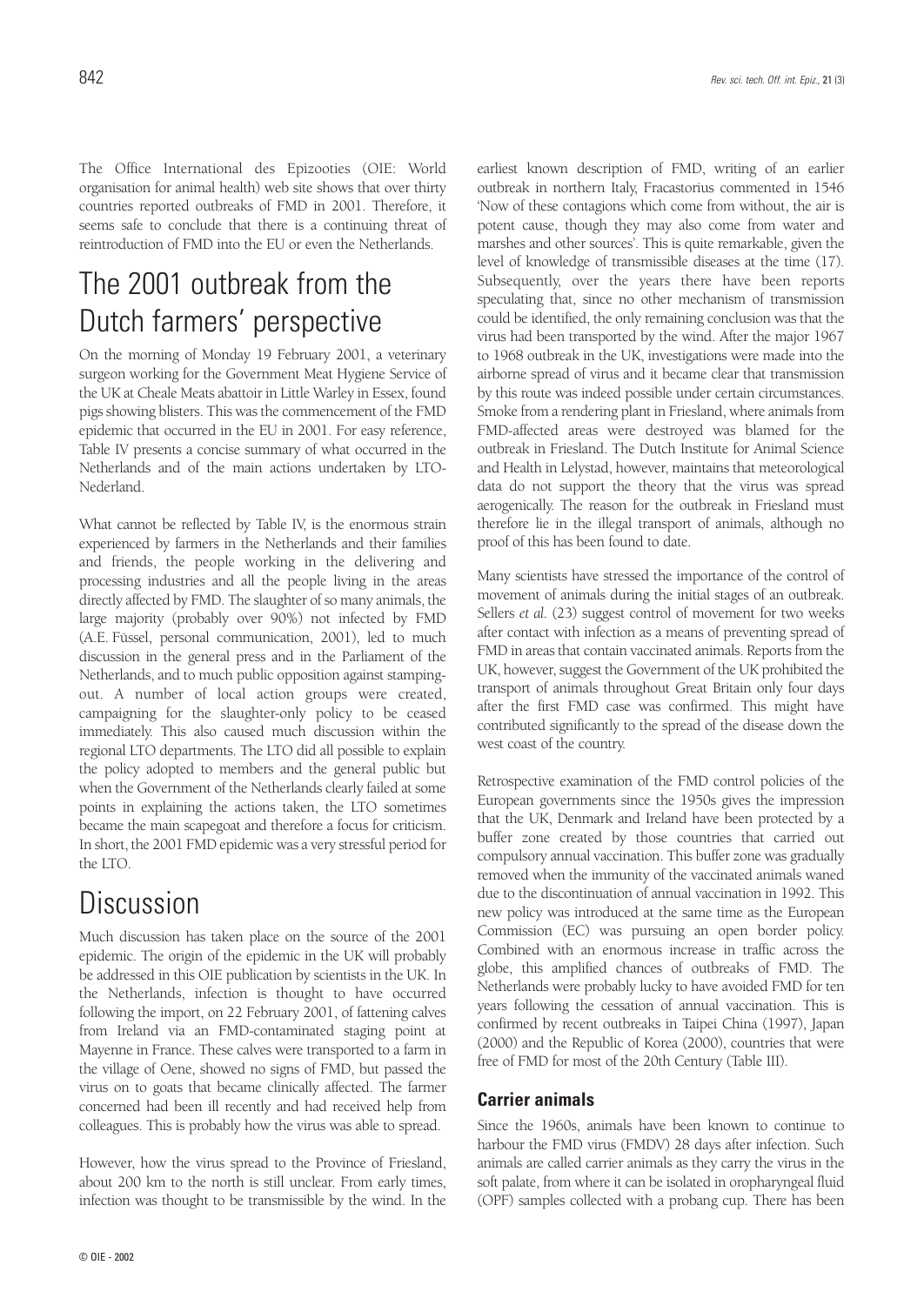much discussion between scientists on whether carrier animals are able to spread the virus. The 2002 report on infectious diseases in livestock of the Royal Society of the United Kingdom provides an excellent overall picture of this discussion (22). The Royal Society concludes that detailed scientific evidence for the infectiousness of carriers is weak. If transmission of infection from carriers does occur, it is at very low frequencies and under a particular set of circumstances that are as yet undefined, from either field or experimental studies. Although it is impossible to exclude the possibility that a very small number of vaccinated and challenged animals might transmit infection, the fact that vaccination was used to eradicate FMD in Europe and parts of South America, as well as recent outbreaks in Albania, the Republic of Korea, Uruguay and South Africa, argues against the contention that the carrier animal is a significant risk factor in spreading or maintaining the disease. The Royal Society does not consider that risk of the carrier state precludes the use of emergency vaccination, although it does demand a clearly defined strategy for monitoring vaccinated animals after the cessation of an FMD epidemic (22).

Donaldson and Kitching (9) indicate that when three weeks elapse between the time of primo-vaccination and natural exposure to virus, the quantity of infection emitted by immunised cattle immediately afterwards is unlikely to result in the transmission of infection, even to animals in very close contact. Their study shows that a two-week period from vaccination to challenge did not result in spread of disease immediately afterwards, but two of four in-contact cattle became subclinically infected, suggesting that the quantity of virus excreted was very low.

Therefore, it is important to use vaccines that result in animals developing rapid immunity in order to minimise the period during which animals remain susceptible to infection. According to the Chief Scientific Advisor of the UK Government, International Vaccine Bank (IVB) vaccines can build up sufficient immunity within three to four days. These vaccines are kept at the Institute for Animal Health at Pirbright (12). Other (commercial) vaccines require ten to twelve days for immunity to develop. The longer the time between vaccination and exposure to infection, the more effectively animals are protected against FMD.

Although evidence suggests that the risk of carrier animals spreading FMD is almost non-existent, the implications of protective vaccination for trade are still very severe, especially for an exporting country such as the Netherlands. These implications have much more impact on international trade than the use of stamping-out, and this is currently influencing political discussions, in which scientific opinions are either used or left out, whichever is more convenient to the parties concerned.

The issue became highly political in the Netherlands towards the end of May 2001, when discussion arose on whether, and when, Uruguay and Argentina would be allowed to resume exports of beef to the EU. Both countries had been affected by FMD in 2001 and had resolved to vaccinate their cattle herds. In November 2001, however, the EC granted Uruguay permission to resume beef exports to the EU. Argentina was permitted to resume exports in January 2002. The example from South America shows that vaccination against FMD should not endanger beef exports, as long as good procedures are in place. These include the use of a differentiating test. Whether exports from South America are an example for exports of other types of meat is a question that still remains to be answered.

The import of beef from South America seemed unfair to the cattle farmers of the Netherlands who had to endure stampingout to regain permission to export. However, this can be explained. Animal husbandry in South America is very different from that in the Netherlands, and only certain parts of the carcasses are exported to the EU, using slaughtering procedures that eliminate any chance that this meat may be FMDV-contaminated. However, the case of Uruguay and Argentina proves that the resumption of exports is greatly facilitated when the animal products of the countries concerned are highly competitive compared to those of the importing countries. This is the case with beef from Uruguay and Argentina, which is of high quality and for which a ready market exists in western Europe.

Currently, tests based on discrimination for the polypeptide 3ABC [Western blotting and enzyme-linked immunosorbent assay (ELISA)] can be used to distinguish vaccinated animals from infected animals (19). At the workshop on persistence of FMDV and the role of carrier animals, Brocchi stated that some protected animals, which have developed a carrier state proven by intermittent recovery of virus, do not respond to this nonstructural protein (NSP) test. However, the NSP test has been used extensively in several countries and has proven a valuable instrument for detecting viral activity in herds, irrespective of the vaccination status. The results obtained contributed to support the OIE requirements for recognition of FMD-free areas in South America, and gave input to assessments of risk analysis during import/export testing.

The Dutch Farmer's Union, therefore, understands the importance of the OIE and the EC recognising differentiating tests to distinguish between infected and vaccinated animals in the EU, so that waiting periods for regions where vaccination has been applied can be shortened. To the knowledge of the authors (A. Bianchi, personal communication, 2001), 3ABC tests are currently under scientific review, but the results of these investigations may only be ready for publication in 2003 or 2004. The OIE describes one of the 3ABC tests for use on a herd or group basis in the 2000 *Manual of standards for diagnostic tests and vaccines* (19) and in May 2002, the OIE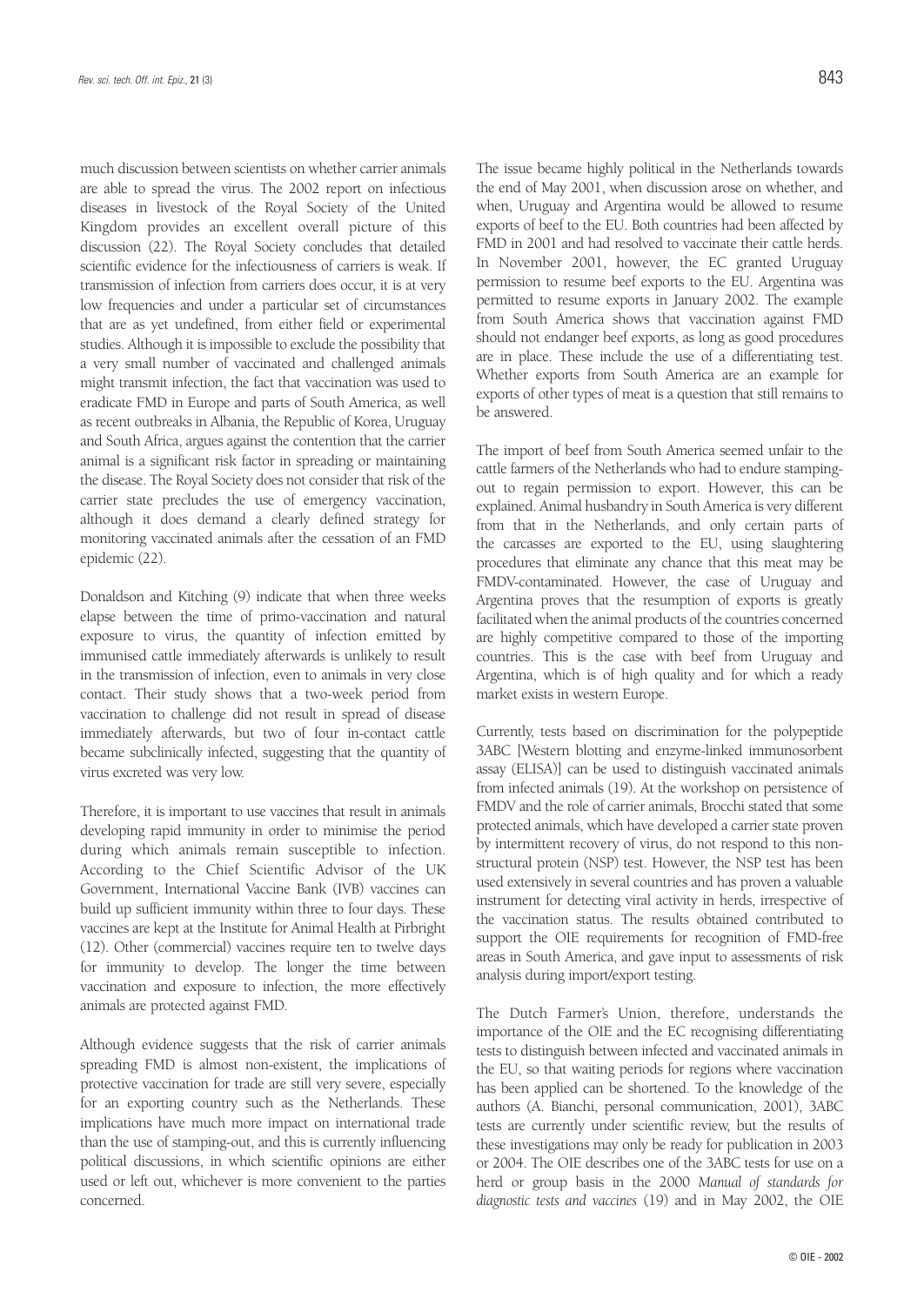© OIE - 2002

| ı<br>j                                            |
|---------------------------------------------------|
|                                                   |
|                                                   |
|                                                   |
|                                                   |
|                                                   |
|                                                   |
|                                                   |
| l<br>ĺ                                            |
|                                                   |
|                                                   |
|                                                   |
|                                                   |
|                                                   |
|                                                   |
| l<br>l                                            |
|                                                   |
| ֖֖֖֖֖֖֖֖֧ׅ֖֧ׅ֖֧֪֪֪֧֚֚֚֚֚֚֚֚֚֚֚֚֚֚֚֚֚֚֚֚֚֬֜֝֬֝֓֞֝֬ |
| l                                                 |
|                                                   |
|                                                   |
|                                                   |
|                                                   |
|                                                   |
|                                                   |
|                                                   |
| l                                                 |
|                                                   |
|                                                   |
|                                                   |
|                                                   |
|                                                   |
|                                                   |
|                                                   |
|                                                   |
|                                                   |
|                                                   |
| j                                                 |
|                                                   |
|                                                   |
| j                                                 |

| Table IV           | Chronology of principal events and response to the foot and mouth disease epidemic of 2001 in the Netherlands (2)                                                                                                                                       |                                                                                                                                                                                                                                                                                                |
|--------------------|---------------------------------------------------------------------------------------------------------------------------------------------------------------------------------------------------------------------------------------------------------|------------------------------------------------------------------------------------------------------------------------------------------------------------------------------------------------------------------------------------------------------------------------------------------------|
| Date               | Main event                                                                                                                                                                                                                                              | Action undertaken by the Dutch Farmer's Union, LTO                                                                                                                                                                                                                                             |
| 20 Feb.<br>19 Feb. | The United Kingdom (UK) Government informs European Commission of two outbreaks<br>Signs of foot and mouth disease (FMD) found in Essex<br>of FMD in pigs in a slaughterhouse (21:30)                                                                   |                                                                                                                                                                                                                                                                                                |
| 21 Feb.            | all exports from Great Britain of<br>The European Commission imposes a world-wide ban on<br>livestock, meat and animal products                                                                                                                         | The LTO assigns various tasks within the organisation in preparation for a possible FMD outbreak in<br>The LTO decides that everything possible needs to be done to keep FMD out of the country and<br>advises the Minister of Agriculture of the Netherlands along these lines<br>Netherlands |
| 22 Feb.            | The Government of the Netherlands closes all animal markets                                                                                                                                                                                             |                                                                                                                                                                                                                                                                                                |
| 23 Feb.            | Pre-emptive cull carried out on 11 farms in the Netherlands identified as having recently imported<br>The UK Government prohibits the movement of all susceptible livestock throughout Great Britain<br>animals from the UK                             |                                                                                                                                                                                                                                                                                                |
| 1 Mar.             | more outbreaks are reported on 13 April,<br>Northern Ireland reports the first outbreak of FMD (three<br>15 April and 22 April)                                                                                                                         |                                                                                                                                                                                                                                                                                                |
| 13 Mar.            | in Mayenne<br>The Government of France reports the first FMD outbreak                                                                                                                                                                                   |                                                                                                                                                                                                                                                                                                |
| 13 Mar.            | All animal movement in the Netherlands is prohibited (movement of sheep and goats had been<br>prohibited on 26 February)                                                                                                                                |                                                                                                                                                                                                                                                                                                |
| 17 and 19 Mar.     | Suspicion of FMD on two farms. All suspected animals are killed and destroyed immediately. Serological<br>tests are carried out                                                                                                                         |                                                                                                                                                                                                                                                                                                |
| 21 Mar.            | First FMD case confirmed in the Netherlands                                                                                                                                                                                                             | The LTO sets up crisis centres in the main office and the five regional offices                                                                                                                                                                                                                |
|                    | The Government of the Netherlands imposes a 72-h standstill, which includes no collection of milk<br>(at the request of the LTO)                                                                                                                        | The LTO strongly advises the Minister of Agriculture to do whatever is needed to eradicate the FMD<br>virus                                                                                                                                                                                    |
|                    |                                                                                                                                                                                                                                                         | The LTO strongly advises the Minister to stop the collection of milk during the 72-hour standstill                                                                                                                                                                                             |
|                    | 21 Mar-26 Apr. 26 cases of FMD confirmed in the Netherlands, of which two in the Province of Friesland, and 23 in<br>case in the village of Kootwijkerbroek, to<br>the area between Zwolle, Deventer and Apeldoorn and 1<br>the south-west of Apeldoorn | The LTO operates about 100 telephone lines answering thousands of calls for information and advice<br>The LTO operates an FMD internet information site receiving up to 5,000 visitors per day<br>every day. About 20% of the incoming calls are not from LTO members                          |
|                    | Protection (3-km radius) and surveillance zones (additional 10-km radius) are established around all<br>infected and suspected premises                                                                                                                 | The LTO distributes about 100 FMD newsletters by email to members, sometimes twice or three times<br>daily                                                                                                                                                                                     |
|                    | Animals on premises within a 2-km radius<br>All animals on infected premises are culled within 24 h.<br>are also culled                                                                                                                                 |                                                                                                                                                                                                                                                                                                |
|                    | zones<br>Total standstill imposed in all protection and surveillance                                                                                                                                                                                    |                                                                                                                                                                                                                                                                                                |
| 22 Mar.            | The Netherlands request suppressive vaccination, partly because of fear of shortage of culling<br>Ireland reports the only outbreak in this country                                                                                                     |                                                                                                                                                                                                                                                                                                |
|                    | capacity. Authorised by the Standing Veterinary Commission (SVC) on 23 March                                                                                                                                                                            |                                                                                                                                                                                                                                                                                                |
| 23 Mar.            | France reports the second and last confirmed outbreak                                                                                                                                                                                                   | vaccinate animals and let them live out their economic life, without serious implications for trade<br>The LTO decides that the current 'non vaccination' policy must be changed, in order to be able to<br>The LTO informs the Minister of Agriculture and the press about this decision      |
| 30 Mar.            | The Netherlands request protective emergency vaccination for the area between the towns of<br>Zwolle, Deventer and Apeldoorn                                                                                                                            |                                                                                                                                                                                                                                                                                                |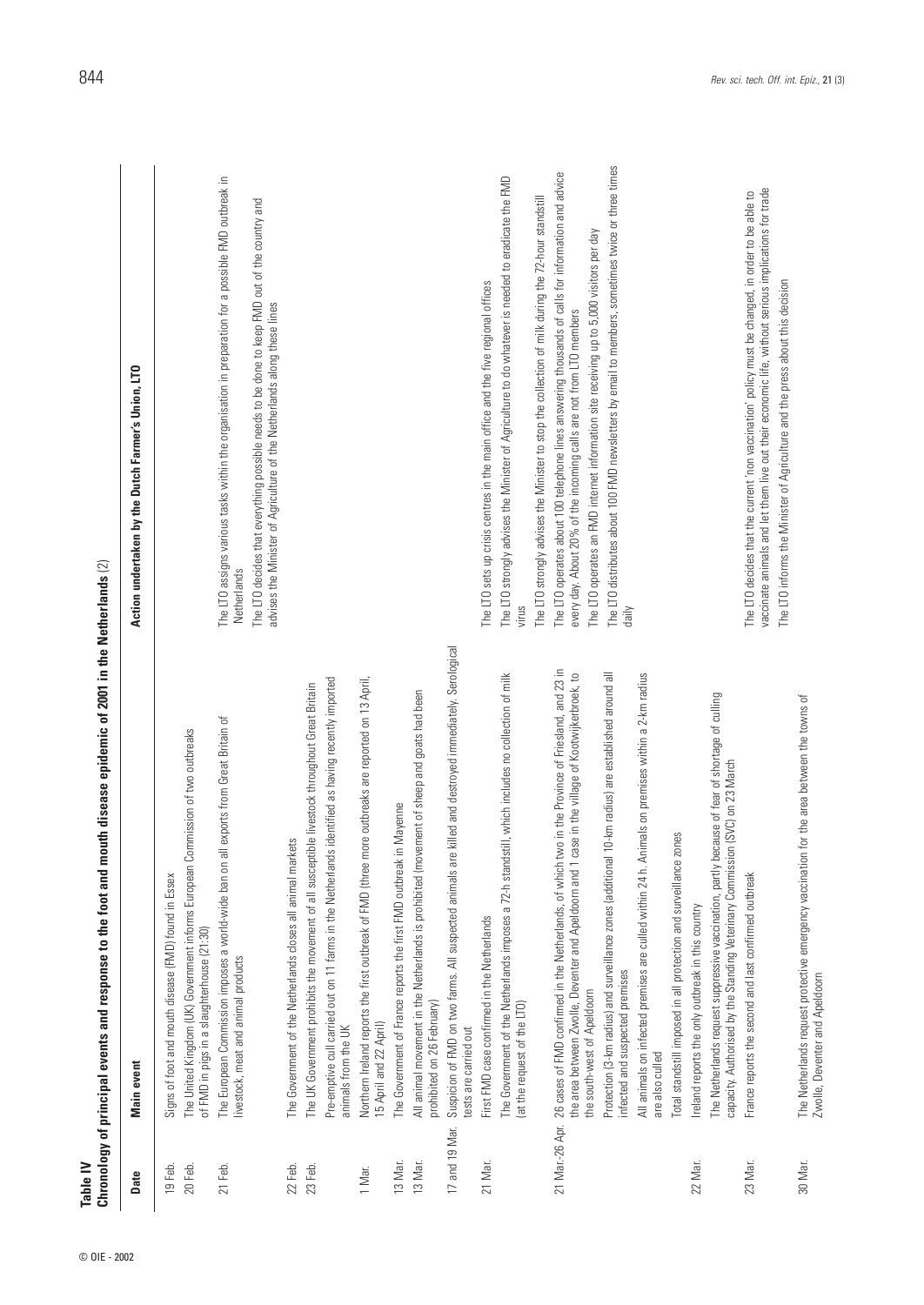| Table IV (contd) |                                                                                                                                                                                                                                                                                                                                                                                                                                                                                                                                                                             |                                                                                                                                                                                                                                                                                                                                                                                                                                                                                                                                                                                                                                                                                                                               |
|------------------|-----------------------------------------------------------------------------------------------------------------------------------------------------------------------------------------------------------------------------------------------------------------------------------------------------------------------------------------------------------------------------------------------------------------------------------------------------------------------------------------------------------------------------------------------------------------------------|-------------------------------------------------------------------------------------------------------------------------------------------------------------------------------------------------------------------------------------------------------------------------------------------------------------------------------------------------------------------------------------------------------------------------------------------------------------------------------------------------------------------------------------------------------------------------------------------------------------------------------------------------------------------------------------------------------------------------------|
| Date             | Main event                                                                                                                                                                                                                                                                                                                                                                                                                                                                                                                                                                  | Action undertaken by the Dutch Farmer's Union, LTO                                                                                                                                                                                                                                                                                                                                                                                                                                                                                                                                                                                                                                                                            |
| 3 Apr.           | a 12-month waiting period before the region<br>surveillance zone cannot be restocked for at least one year following the completion of vaccination.<br>The SVC allows the Netherlands to perform protective emergency vaccination of cattle, prohibiting<br>Netherlands reads this as follows: empty farms within the vaccination zone and the surrounding<br>the movement of vaccinated cattle for a period of at least one year. The Government of the<br>This is based on the assumption that the OIE will require<br>can regain the FMD-free without vaccination status |                                                                                                                                                                                                                                                                                                                                                                                                                                                                                                                                                                                                                                                                                                                               |
| 5 Apr.           | The Minister of Agriculture of the Netherlands asks the advice of the LTO on whether to perform<br>suppressive or protective vaccination in the area between Zwolle, Apeldoorn and Deventer                                                                                                                                                                                                                                                                                                                                                                                 | zone and the surrounding 10-km surveillance zone to go out of business, because they will not be able<br>seal off the vaccination and surveillance zones for at least one year because of the costs involved and<br>After much internal discussion, the LTO decides there is no real choice to be made, as the conditions<br>Therefore on 10 April, the LTO, with the dairy industry and the meat-processing industry, advises the<br>of the SVC, as read by the Government of the Netherlands, will force all farmers in the vaccination<br>to restock their farms for at least one year. The LTO is also of the opinion that it is not advisable to<br>because this will cause too much inconvenience to the general public |
|                  |                                                                                                                                                                                                                                                                                                                                                                                                                                                                                                                                                                             | Minister of Agriculture of the Netherlands to proceed with suppressive vaccination                                                                                                                                                                                                                                                                                                                                                                                                                                                                                                                                                                                                                                            |
| 6 Apr.           | The Government of the Netherlands divides the country into six 'zones' or 'compartments', prohibiting<br>ly milk is collected and processed through<br>animal transport between zones, including transport to slaughterhouses. A total standstill<br>channels kept strictly separate from the main production streams<br>implemented in all protection and surveillance zones. On                                                                                                                                                                                           | The LTO continuously advises the Government of the Netherlands on the practicalities and details of<br>the implementation of all measures concerning the combat of FMD                                                                                                                                                                                                                                                                                                                                                                                                                                                                                                                                                        |
| 10 Apr.          | Suppressive vaccination is carried out in the area between the towns of Zwolle, Deventer and Apeldoorn,<br>and in the two 2-km zones in Friesland. All vaccinated animals are subsequently killed                                                                                                                                                                                                                                                                                                                                                                           |                                                                                                                                                                                                                                                                                                                                                                                                                                                                                                                                                                                                                                                                                                                               |
| 26 Арг.          | Report of the 26th and last case of FMD in the Netherlands                                                                                                                                                                                                                                                                                                                                                                                                                                                                                                                  |                                                                                                                                                                                                                                                                                                                                                                                                                                                                                                                                                                                                                                                                                                                               |
| 28 Apr.          | Report of the 1,500th outbreak of FMD in the UK                                                                                                                                                                                                                                                                                                                                                                                                                                                                                                                             |                                                                                                                                                                                                                                                                                                                                                                                                                                                                                                                                                                                                                                                                                                                               |
| 25 May           | to a total number of 265,000 animals killed<br>Last vaccinated animal in the Netherlands killed, leading<br>because of FMD                                                                                                                                                                                                                                                                                                                                                                                                                                                  | consequences for export of animal products from outside the surveillance and protection zones. This<br>resulted in the LTO becoming involved in veterinary discussions about the possible danger of carrier<br>animals spreading the virus, and therefore, the implications vaccination might have on international<br>The LTO has continued to press for a change to the current 'non-vaccination' policy of the European<br>Commission, so that protective emergency vaccination can be applied without major negative<br>The LTO reduces crisis facilities as the demand for information and policy-making diminishes<br>trade                                                                                             |
| 31 May           | Discussion in the Parliament of the Netherlands on the EU proposal to allow Argentina and<br>Uruguay to resume beef exports to the EU                                                                                                                                                                                                                                                                                                                                                                                                                                       | The LTO uses arguments to press for acceptance of protective emergency vaccinations in the EU                                                                                                                                                                                                                                                                                                                                                                                                                                                                                                                                                                                                                                 |
| 19 Sept.         | The OIE accepts application of the Netherlands for recognition of freedom from FMD without<br>vaccination                                                                                                                                                                                                                                                                                                                                                                                                                                                                   |                                                                                                                                                                                                                                                                                                                                                                                                                                                                                                                                                                                                                                                                                                                               |
| 30 Sept.         | Report of the 2,030th and last case of FMD in the UK (at 15 December 2001)                                                                                                                                                                                                                                                                                                                                                                                                                                                                                                  |                                                                                                                                                                                                                                                                                                                                                                                                                                                                                                                                                                                                                                                                                                                               |

| hq<br>2<br>֧֧֧ׅ֧֧֧֧ׅ֧֚֚֚֚֚֚֚֚֚֚֚֚֚֚֚֚֚֚֚֚֚֚֚֚֚֝֝֓֝֝֟֓֝֓֝֬֜֝<br>i<br>í<br>$\pm$ $\overline{L}$ $\overline{L}$<br>ו<br>נ<br>j<br>i<br>i<br>I<br>ļ<br>Ś<br>$\frac{1}{2}$<br>י<br>j<br>$\ddot{\phantom{a}}$<br>ì<br>-<br>2<br>2<br>2<br>2<br><b>NINO</b><br>Ï<br>Ï<br>١ | ì<br>ū<br>İ<br>١<br>- 60<br>š<br><b>Second</b><br>ţ<br>ì |  |
|---------------------------------------------------------------------------------------------------------------------------------------------------------------------------------------------------------------------------------------------------------------------|----------------------------------------------------------|--|
| I<br>ī<br>١                                                                                                                                                                                                                                                         |                                                          |  |

|             | The recognition of freedom from EMD war-<br>The OIE accepts application of the Netherlands for |
|-------------|------------------------------------------------------------------------------------------------|
| .<br>م<br>م |                                                                                                |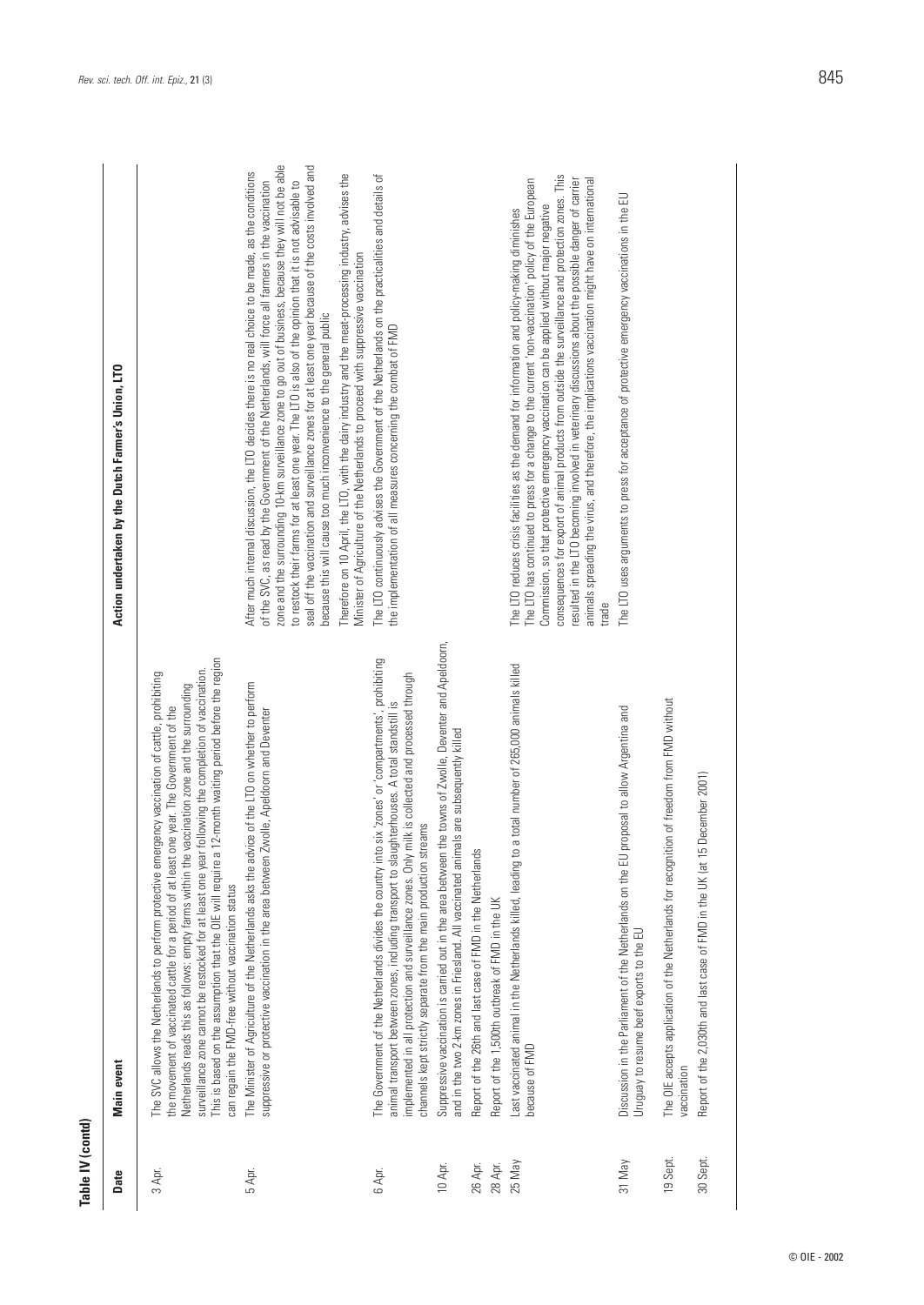recognised three differentiating tests for official use in herds. In the opinion of LTO, the development of commercially available test kits is important, but this is most likely to happen if the OIE and EU recognise one or more of these differentiating tests for official use in single animals. This will only happen when the OIE and the EC have received data that prove that the NSP tests are reliable for use in individual animals. As seen above, this might still take until 2003 or 2004. Once recognised officially, a differentiating test for use in individual animals will be very useful in helping countries or regions that have used protective emergency vaccination to apply successfully for re-instatement of the status of 'free country or zone without vaccination'. Under current OIE regulations, this is only possible after a delay of six months (previously 12 months) after the last case or last vaccination, which is three months longer than when suppressive emergency vaccination is applied (22).

## **Foot and mouth disease prevention and control in addition to vaccination**

Apart from the discussion about vaccination and stamping-out, there is no major international difference of opinion about the need for measures to prevent new outbreaks. The following preventive actions should be implemented:

– stringent import control measures, including strict precautions and procedures at cross-border entry points for animals and animal products

– animal movement and transportation distance and time must be limited. The use of staging points is a critical issue that must be further evaluated

– awareness in both the agricultural and the tourist industry on how animal diseases are spread and what can be done to minimise risks must be increased. Increased awareness may be the key to the prevention of new outbreaks of FMD. The distribution of leaflets in planes, trains and ferries that inform travellers of possible risks may be a solution. Good hygiene rules taking into account both animal and public health aspects must be applied on farms

– within the EU, identification systems that help to monitor animal movements must be introduced in all EU member states, enabling veterinary services to rapidly back trace animal movements and track producers and traders should an outbreak occur. Farmers need to pay special attention to all live animals entering their farms

– national research institutes and Veterinary Services imperatively need to co-operate in the development of diagnostic tools and criteria

– all countries across the world must co-operate in the control of FMDV by reporting all outbreaks immediately and fully, by maintaining sufficiently well resourced Veterinary Services themselves (or with support from other countries), enabling these Services to use internationally recognised procedures for diagnostics and vaccines.

Apart from the issue of vaccination, the following is essential during an outbreak:

– research institutes and Veterinary Services should co-operate in the identification of suspected cases and possible vaccination. Within the EU, these procedures must be part of an EU-wide contingency plan, in which a reference laboratory plays a key role. Institutes and Veterinary Services must share information fully and immediately should an outbreak occur

– very rapid decision-making by the competent bodies is vital. This includes the enforcement of a standstill immediately after the first report of FMD

– all parties involved in the industry must co-operate in the containment and elimination of the virus through vigilance and the implementation of a range of bio-security measures that may also affect farm-to-farm movements of animals, vehicles and people

– a compensation package must be proposed to those farmers affected by an outbreak.

Rapidity and accuracy are the key words to be used during an FMD outbreak. This has been shown many times in the past, for example in Taipei China in 1997 (11).

### **The economic dimension**

As mentioned above, a Dutch study based on an epidemiological model and an export model showed it to be financially profitable to cease annual vaccination of cattle herds in 1992. This led to the Government of the Netherlands supporting the cessation of annual vaccination in the then European Community (5). Since then, the University of Wageningen has continued to investigate the economic aspects of FMD prevention and control (18). Taking a much closer look at the 1990 study, the LTO is of the opinion that the 2-km ring cull was not included. This led to many more farms being preemptively culled in 2001 than would have been expected from the 1990 study. Of even greater financial impact, however, is the effect that FMD control policies have on tourism, the recreational sector and the wider rural economy, which were also not taken into account. More recent studies on the economic effects of animal health management now make serious attempts to consider the consequences for the rural economy as a whole, and these studies, therefore, more easily reach conclusions that are positive about the use of vaccination in comparison to the use of stamping-out. Under current OIE regulations, however, protective vaccination is mostly still not a financially viable option, as the zones concerned need to wait six months after protective emergency vaccination has ceased before re-acquiring the status 'FMD-free zone where vaccination is not practised'. This is an additional three-month delay over the use of a slaughter only policy (22). As long as this waiting period is not shortened, protective emergency vaccination will not readily be applied on economic grounds alone.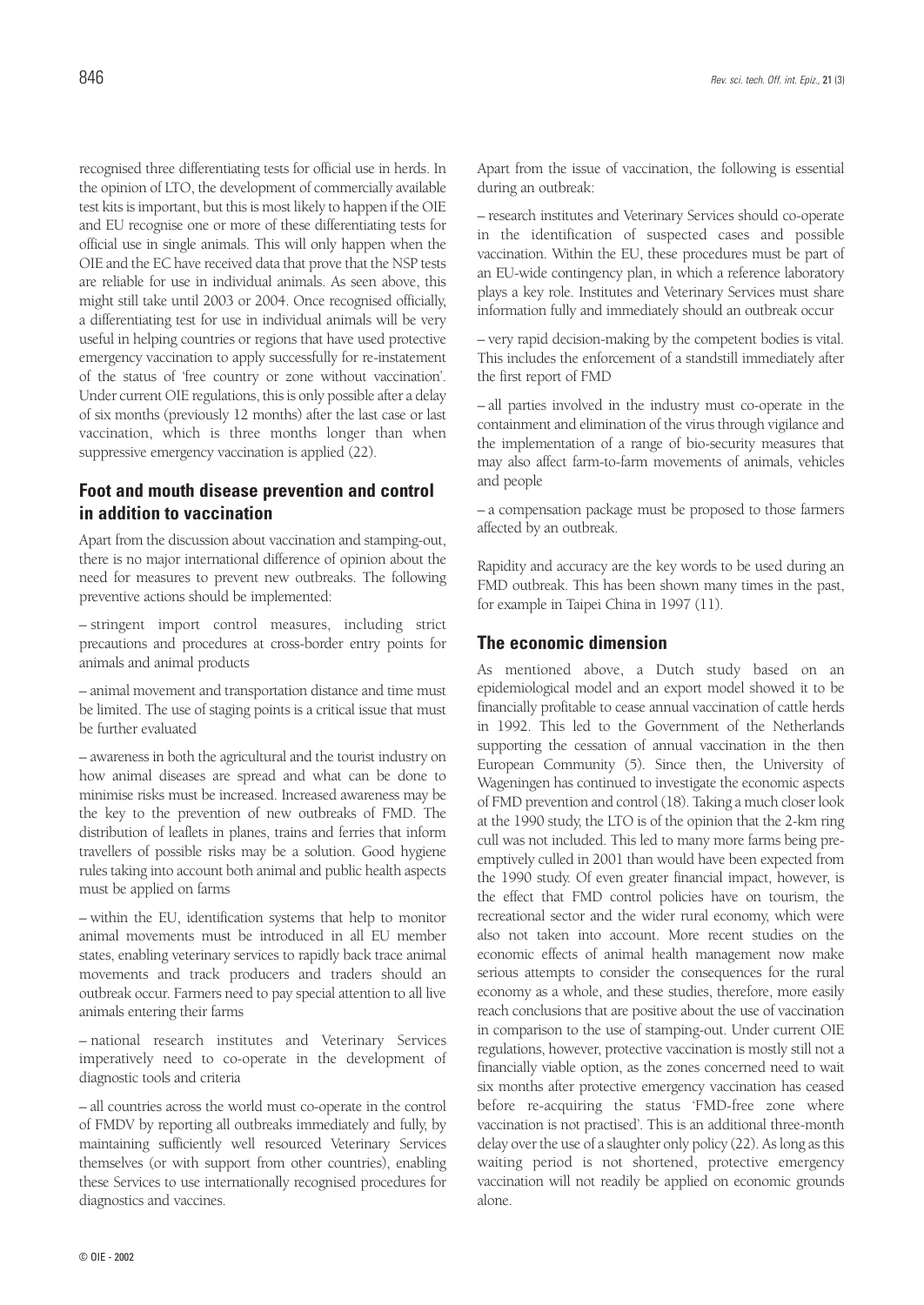Organisations involved in the marketing of animal products, such as supermarkets, dairy co-operatives and meat processing industries, should assist farmers to find markets for products produced in regions affected by FMDV, in order to limit the loss of income of farmers living in these areas. Farmers will usually co-operate fully with the authorities to eradicate FMDV, if they are sure they can continue their business.

The role of the food chain should be clearly defined in any contingency plan dealing with the control of an outbreak of FMD. It is also very much in the interests of these organisations to eradicate any FMD outbreaks and the resulting marketing problems as rapidly as possible. Any remaining financial loss should be compensated by the government(s) concerned to ensure the co-operation of the farmers with the control policies. Governments must be aware that arable farms and nurseries may also be affected by an outbreak of FMDV, especially if these businesses depend on export.

### **The animal welfare dimension**

Animal welfare organisations have stated that it is widely accepted to keep animals for farming purposes, as long these are treated and handled with care (14). The public also accepts the slaughter of animals for meat production. Many governments have implemented rules that govern animal husbandry. The slaughter of animals does not create concern unless this is done in an inhumane way. Regarding stampingout, however, many people consider that killing animals that have a chance of not being infected with FMDV is unethical when alternatives for the control of FMDV are available.

### **The ecological aspect**

The FMD epidemic which took place in the Netherlands in 2001 resulted in discussions about the culling of pedigree animals, zoo animals and of animals living in nature reserves. An even larger scale pre-emptive cull might have led to endangering rare species, rare breeds and animal stock of special quality. The LTO has concluded that, while rapid eradication of FMD has the highest priority, a slaughter-only policy may lead to the extinction of rare breeds, high-value genetic stock and endangered species.

### **The human dimension**

Amid all the words on science, economics and animal welfare, a few words must also be said on the human aspect. In 2001, hundreds of European farmers and their families had to remain on their farms for weeks, anxiously waiting for what might come next. A number of farmers saw their livestock taken away from them. When the veterinary slaughter force finally moved on and all the disinfecting and paperwork had been completed, the farming families remained, dismayed, trying to come to grips with what had actually happened. The LTO feels very strongly that any contingency plan must include psychological help for those farmers and their families directly affected by the virus and/or the measures implemented to stop the spread of disease. Any strategy for the control of FMD must aim at

minimising the stress and sorrow endured by farmers and their families.

## **Conclusions**

While epidemiology is about the incidence, the mechanisms of spread and understanding the life-cycle of an infective agent, control is very much concerned with how to break into that life-cycle and so prevent spread of the organism and maintenance of the disease. During an FMD outbreak, vaccination might be one such tool. The LTO therefore proposes the use of protective emergency vaccination as an effective method to combat FMD in the future. This includes the use of internationally recognised diagnostic tests and vaccines that create sufficient immunity within a few days. This will eradicate the virus within weeks, allow vaccinated animals to complete their working lives and enable the marketing of their products in specially designed regions or compartments within the EU. The idea would end the current slaughter-only policy in the EU.

The position of the LTO is described below:

Continuation of the current slaughter-only policy is ethically unacceptable, both in regard to animals and their owners. A rigorous culling policy has very serious social consequences: control of FMD is not only a technical challenge.

The current FMD control policy is clearly not without cost to tourism and businesses in the wider rural economy.

The slaughter-only policy may result in the extinction of rare breeds, high-value genetic quality stock and endangered species.

In the case of a large outbreak, the current culling capacity of the veterinary and rendering services of the EU member states very rapidly becomes saturated. This favours new infections, because FMD can be infectious days before clinical signs develop.

The duration of new FMD outbreaks can be curtailed within weeks, and the costs of these outbreaks can be greatly reduced with the use of protective emergency vaccination and a differentiating test. This should allow the OIE to, on the basis of sound science, considerably shorten the waiting period until the vaccination zone may regain the status 'FMD-free without vaccination'. Moreover, this method is ethically acceptable, while still being a rational response to an exceptionally infective disease, which continues to occur in many places around the world.

Apart from vaccination, other important preventive measures consist of the following:

– strict control and limitation of animal movements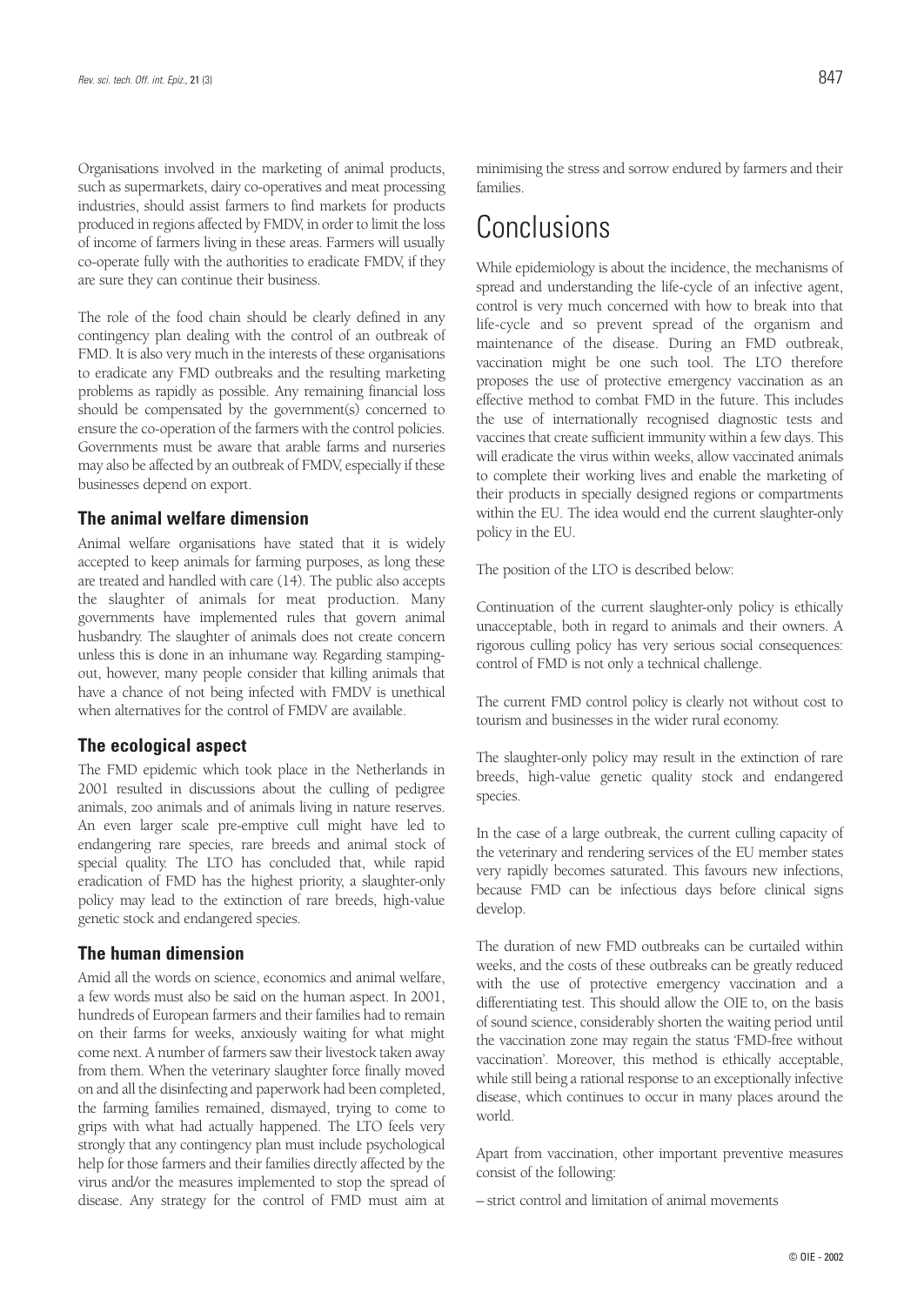– increased awareness in both the agricultural and the international tourist industry on the spread of animal diseases

– introduction of international identification and registration of animals

– close cross-border co-operation between national research institutes and Veterinary Services

– all stakeholders must be sufficiently involved in the development of contingency plans.

During an outbreak, the following is essential:

– research institutes must co-operate fully on all matters regarding the control of the outbreak

– competent bodies must make decisions very rapidly

– all parties in the industry should co-operate in the containment and elimination of the virus; industries must make an effort to help market products from crisis areas

– farmers must be compensated for the losses caused by FMD. They and their families should receive psychological support upon request

– given all the dimensions involved in the eradication of FMD, the control of FMD clearly requires very good public relations management.

■

## **Position du syndicat agricole néerlandais par rapport aux enseignements de la crise, ainsi qu'aux futures mesures de prévention et de prophylaxie de la fièvre aphteuse**

M.P. Cuijpers & K.J. Osinga

#### **Résumé**

La fièvre aphteuse a souvent décimé les élevages néerlandais dans le passé et constitue toujours une menace. Toutefois, l'utilisation de la vaccination, au XX<sup>e</sup> siècle, a entraîné une réduction du nombre de foyers observés aux Pays-Bas. Le souhait émis par plusieurs États membres de la Communauté européenne de ne pas recourir à la vaccination a conduit à l'établissement d'une nouvelle stratégie fondée sur l'abattage sanitaire des animaux atteints et contagieux et l'adoption d'une réglementation draconienne des transports. En 2001, cette stratégie a fortement perturbé l'ensemble de l'économie rurale et notamment les secteurs du tourisme et des loisirs. La politique adoptée a eu de graves répercussions sur le bien-être animal et a suscité des problèmes psychologiques chez les éleveurs et leur famille. Cette situation a entraîné des remises en question sur les implications des stratégies de lutte contre la fièvre aphteuse qui ont largement débordé du cadre vétérinaire ou agricole. Les progrès technologiques semblent autoriser le retour à une vaccination préventive contre la fièvre aphteuse en cas d'épizootie, pour autant que l'OIE et la Commission européenne obtiennent des données confirmant la fiabilité des épreuves de différenciation, comme la méthode immuno-enzymatique (ELISA) 3ABC qui est applicable à l'échelle individuelle. Les recherches sur cette méthode sont en cours, mais leurs résultats ne sont pas attendus avant 2003 ou 2004. Il convient d'employer des vaccins assez performants pour conférer une immunité suffisante en l'espace de 3 à 4 jours. Il importe, dans une situation de crise liée à la fièvre aphteuse, que l'on se mobilise pour aider les exploitants à trouver des débouchés pour leur production issue des zones touchées par la fièvre aphteuse. La dimension humaine des épizooties de fièvre aphteuse doit figurer en bonne place dans les plans d'urgence.

#### **Mots-clés**

Fièvre aphteuse – Pays-Bas – Perspectives agricoles – Prévention – Syndicat agricole – Vaccination.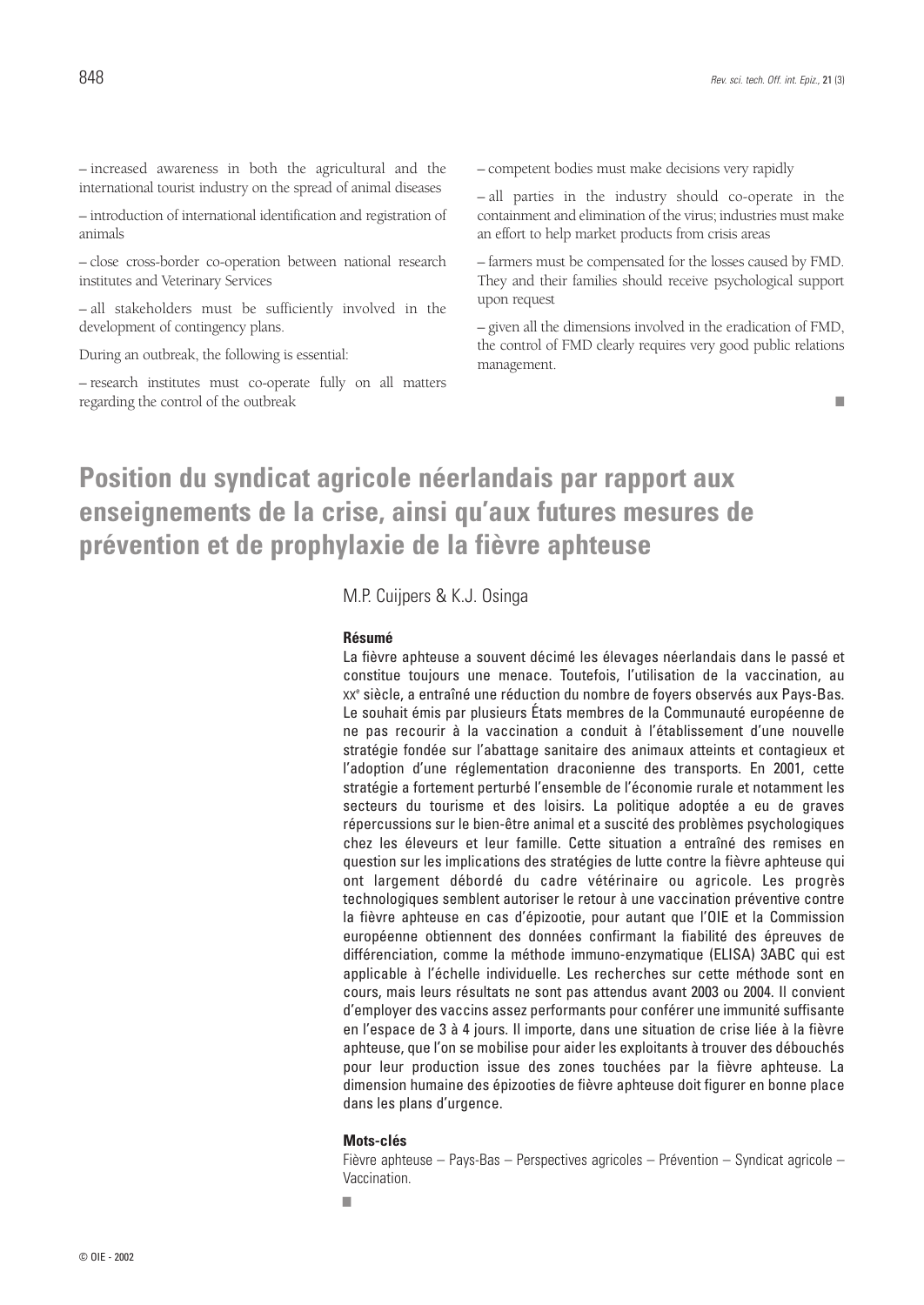## **La postura del sindicato agrícola neerlandés sobre las enseñanzas extraídas de la fiebre aftosa y su prevención y control en el futuro**

M.P. Cuijpers & K.J. Osinga

### **Resumen**

En el pasado, la fiebre aftosa tuvo a menudo consecuencias devastadoras para la industria neerlandesa de producción animal, y todavía hoy sigue constituyendo una amenaza. Durante el siglo XX, el uso de vacunaciones redujo el número de brotes surgidos en los Países Bajos. Pese a ello, el deseo de algunos países de la Comunidad Europea de no aplicar vacunaciones condujo a una nueva estrategia basada por un lado en el sacrificio sanitario total en las explotaciones infectadas y contagiosas y por el otro en estrictas reglamentaciones de transporte. En 2001 se demostró que esa política resultaba muy dañina para el conjunto de la economía rural (que incluye sectores como el del ocio o el turismo) y generaba no sólo problemas de bienestar animal sino también desórdenes psicológicos entre los productores y sus familias. Ello llevó a considerar las repercusiones generales de las estrategias de control del virus en un plano más general, y no sólo en el veterinario o el agrícola. Todo parece indicar que existe la tecnología necesaria para volver a utilizar vacunaciones protectoras contra la enfermedad durante los brotes, a condición de que la OIE y la Comisión Europea reciban datos que demuestren la fiabilidad de ensayos discriminatorios como el inmunoenzimático (ELISA) 3ABC para su aplicación a ejemplares concretos. Aunque hay investigaciones en curso, es posible que ese tipo de datos no existan antes de 2003 o 2004. Convendría utilizar vacunas de gran potencia para proporcionar un nivel suficiente de inmunidad en el plazo de 3 o 4 días. Durante una crisis de fiebre aftosa, se debería ayudar a los ganaderos a encontrar mercados para los productos procedentes de zonas afectadas por el virus. Cualquier plan de atención a eventos imprevistos debe prestar la debida atención a la vertiente humana de un brote de fiebre aftosa.

### **Palabras clave**

Fiebre aftosa – Países Bajos – Prevención – Punto de vista de los productores – Sindicato agrícola – Vacunación.

■

## **References**

- 1. Anon. (1996). Draaiboek Bestrijding Mond- & Klauwzeer. Voorburg: Minister van Landbouw, Natuurbeheer en Visserij, Rijksdienst voor de keuring van vee en vlees, Afdeling Dierziekten, The Hague, 76 pp.
- 2. Anon. (2002). Foot-and-mouth disease crisis. Chronology of main events and list of decisions adopted by the Commission. Situation on 26 March 2002. European Commission, Directorate General Sanco E2: Animal health and welfare, zootechnics, Brussels, 32 pp. (http://europa.eu.int/comm/food/ fs/ah\_pcad/ah\_pcad\_47\_en.pdf accessed on 23 October 2002).
- 3. Bekkum J.G. van (1987). Mond- en klauwzeer Toen, nu en straks. *Tijdschr. Diergeneeskd.*, **112** (12), 715-725.
- 4. Bekkum J.G. van (2001). Dr H.S. Frenkel, een coryfee uit de beginjaren van de mond- en klauwzeerbestrijding. *Tijdschr. Diergeneeskd.*, **126** (10), 354-356.
- 5. Berentsen P.B.M., Dijkhuizen A.A. & Oskam A.J. (1990). Foot and mouth disease and export; an economic evaluation of preventive and control strategies for the Netherlands. Agricultural University of Wageningen, Wageningen, 89 pp.